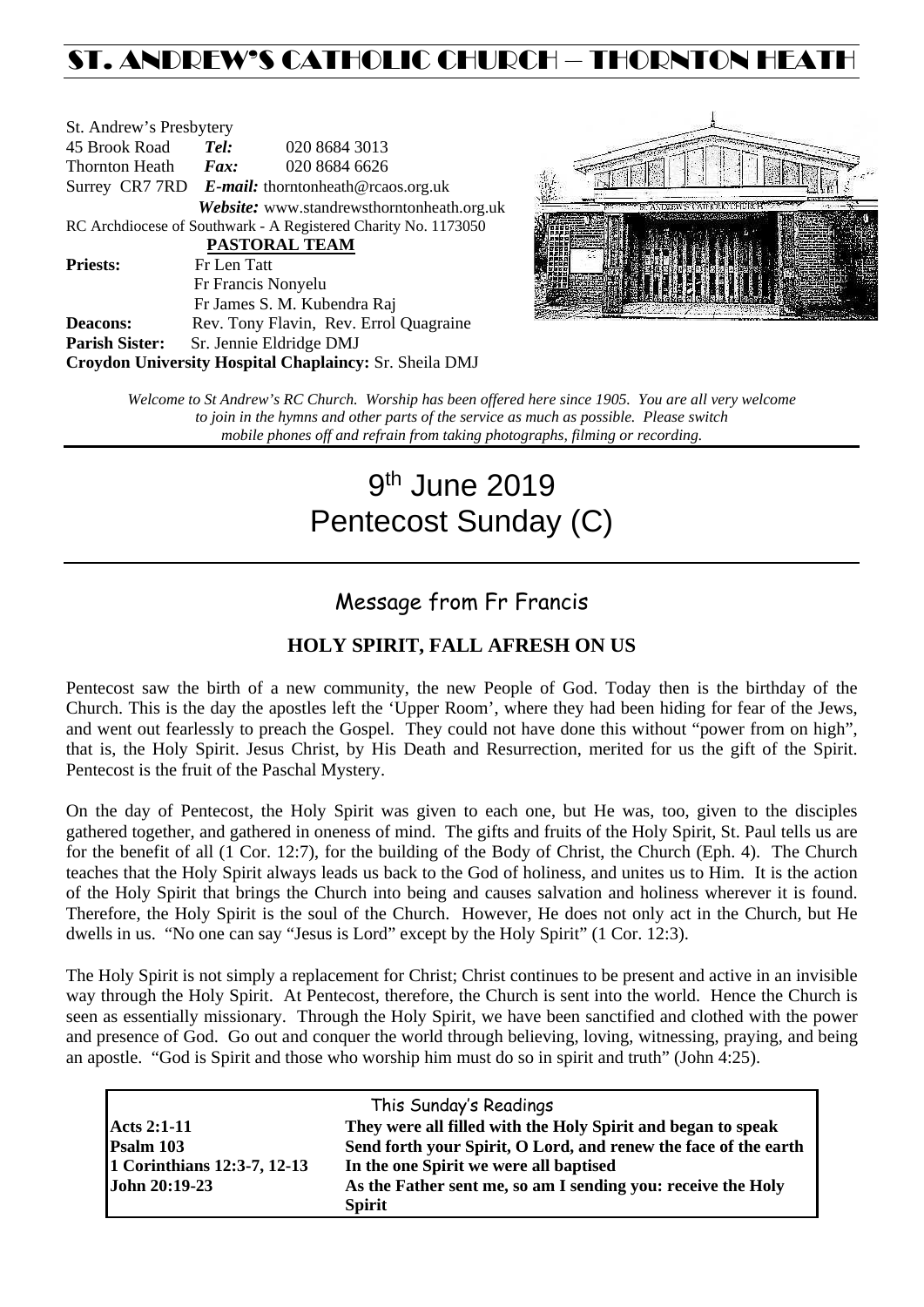# Diary for the Week

|                                                     |                               | UNIY JUI IIIC WEEN                            |                               |  |  |
|-----------------------------------------------------|-------------------------------|-----------------------------------------------|-------------------------------|--|--|
| Sunday 9 <sup>th</sup> June                         |                               | 6.00pm (Saturday) First Mass of Sunday (First | Glenda McGrath RIP            |  |  |
| Pentecost Sunday                                    |                               | Holy Communions)                              |                               |  |  |
|                                                     | 9.30am                        | Mass (First Holy                              | Theresa McSorley RIP          |  |  |
|                                                     |                               | Communions)                                   |                               |  |  |
|                                                     | 11.30am                       | Mass (First Holy                              | Parishioners                  |  |  |
|                                                     |                               | Communions)                                   |                               |  |  |
|                                                     | 5.00pm                        | <b>Rosary</b>                                 |                               |  |  |
|                                                     | $5.15 - 5.45$ pm              | <b>Exposition and Benediction</b>             |                               |  |  |
|                                                     | 6.00 <sub>pm</sub>            | <b>Mass</b>                                   | Helen Ibemere                 |  |  |
|                                                     | $7.00 - 9.00$ pm              | <b>Charismatic Prayer Group</b>               |                               |  |  |
| Monday 10 <sup>th</sup> June                        | 7.30am                        | <b>Mass</b>                                   | Lurdina Da Cruz               |  |  |
| Mary Mother of the                                  | 10.00am                       | Mass                                          | Felicia Badu Boateng & Family |  |  |
| Church                                              | $5.45 - 7.15$ pm              | <b>Beavers (hall)</b>                         |                               |  |  |
| 2 Corinthians 1:1-7                                 | $7.00 - 8.00$ pm              | <b>Family Holy Hour</b>                       |                               |  |  |
| Matthew 5:1-12                                      | $7.00 - 8.00$ pm              | <b>Parish Surgery</b>                         |                               |  |  |
|                                                     | $7.30 - 9.00$ pm              | <b>Scouts (hall)</b>                          |                               |  |  |
| Tuesday 11 <sup>th</sup> June                       | 7.30am                        | <b>Mass</b>                                   | Elizabeth Salapare RIP        |  |  |
| St Barbabas                                         | 10.00am                       | Mass                                          | Special Intention of C.C.     |  |  |
| Acts 11:21-26; 13:1-3                               | 5.45pm                        | <b>FHC</b> rehearsals (Church)                |                               |  |  |
| Matthew 5:13-16                                     |                               |                                               |                               |  |  |
| Wednesday 12 <sup>th</sup> June                     | 7.30am                        | <b>Mass</b>                                   | Mr Luiz RIP                   |  |  |
| Feria                                               | 10.00am                       | Mass                                          | Michael & Phyllis Keane       |  |  |
| 2 Corinthians 3:4-11                                | 2.00 <sub>pm</sub>            | <b>Active Retirement Group</b>                |                               |  |  |
| Matthew 5:17-19                                     | 6.00pm                        | <b>Lectio Divina Group (hall)</b>             |                               |  |  |
|                                                     | 7.30pm                        | <b>Legion of Mary (hall)</b>                  |                               |  |  |
| Thursday 13 <sup>th</sup> June                      | 7.30am                        | <b>Mass</b>                                   | Michael D'Souza RIP (Anniv)   |  |  |
| Our Lord Jesus Christ,                              | 10.00am                       | Mass                                          | St Anthony of Padua           |  |  |
| <b>Eternal High Priest</b>                          | $7.00 - 8.30$ pm              | <b>Cubs (St James the Great)</b>              |                               |  |  |
| Isaiah 6:1-4.8                                      |                               |                                               |                               |  |  |
| John 17:1-2. 9. 14-26                               |                               |                                               |                               |  |  |
| Friday 14th June                                    | 7.30am                        | Mass                                          | Mr Martinez RIP               |  |  |
| Feria, 2 Corinthians 4:7-15                         | 10.00am                       | Mass                                          | Cully & D'Cruz Families RIP   |  |  |
| Matthew 5:27-32                                     |                               |                                               |                               |  |  |
| Saturday 15 <sup>th</sup> June                      | 9.30am                        | Mass                                          | <b>Holy Souls</b>             |  |  |
| Feria                                               | $10.00 - 10.30$ am            | <b>Confessions</b>                            |                               |  |  |
| 2 Corinthians 5:14-21                               | $5.00 - 5.30$ pm              | <b>Confessions</b>                            |                               |  |  |
| Matthew 5:33-37                                     | 6.00 <sub>pm</sub>            | First Mass of Sunday (First                   | <b>Frances Tucker</b>         |  |  |
|                                                     |                               | Holy Communions)                              |                               |  |  |
| Sunday 16 <sup>th</sup> June                        | 9.30am                        | Mass (First Holy                              | Sancho Family RIP             |  |  |
| The Most Holy Trinity                               |                               | Communions)                                   |                               |  |  |
|                                                     | 11.30am                       | Mass (First Holy                              | Parishioners                  |  |  |
| (Father's Day)                                      |                               | Communions)                                   |                               |  |  |
|                                                     | 5.00pm                        | <b>Rosary</b>                                 |                               |  |  |
|                                                     | $5.15 - 5.45$ pm              | <b>Exposition and Benediction</b>             |                               |  |  |
|                                                     |                               | Mass (First Holy                              | Cleta Andradi RIP             |  |  |
|                                                     | 6.00 <sub>pm</sub>            | Communions)                                   |                               |  |  |
|                                                     |                               |                                               |                               |  |  |
|                                                     | $7.00 - 9.00$ pm              | <b>Charismatic Prayer Group</b>               |                               |  |  |
|                                                     |                               | Money Matters                                 |                               |  |  |
|                                                     | <b>Collection Last Sunday</b> |                                               | £1,345.66                     |  |  |
|                                                     | Payment by Standing Order     |                                               | £ 700.00                      |  |  |
|                                                     | Total offertory               |                                               | £2,045.66                     |  |  |
| Collection for World Communications Day<br>£ 450.69 |                               |                                               |                               |  |  |
| Second collection for CaTEW                         |                               |                                               |                               |  |  |
|                                                     |                               | Thank you for your generosity                 |                               |  |  |
| Altar Servers                                       |                               |                                               | Church Cleaners               |  |  |
| Team 2<br>This week                                 |                               |                                               | This week Sancho's Dusters    |  |  |
| Team 3<br>Next week                                 |                               |                                               | Next week St Jude's Group     |  |  |
|                                                     |                               |                                               |                               |  |  |
|                                                     |                               |                                               |                               |  |  |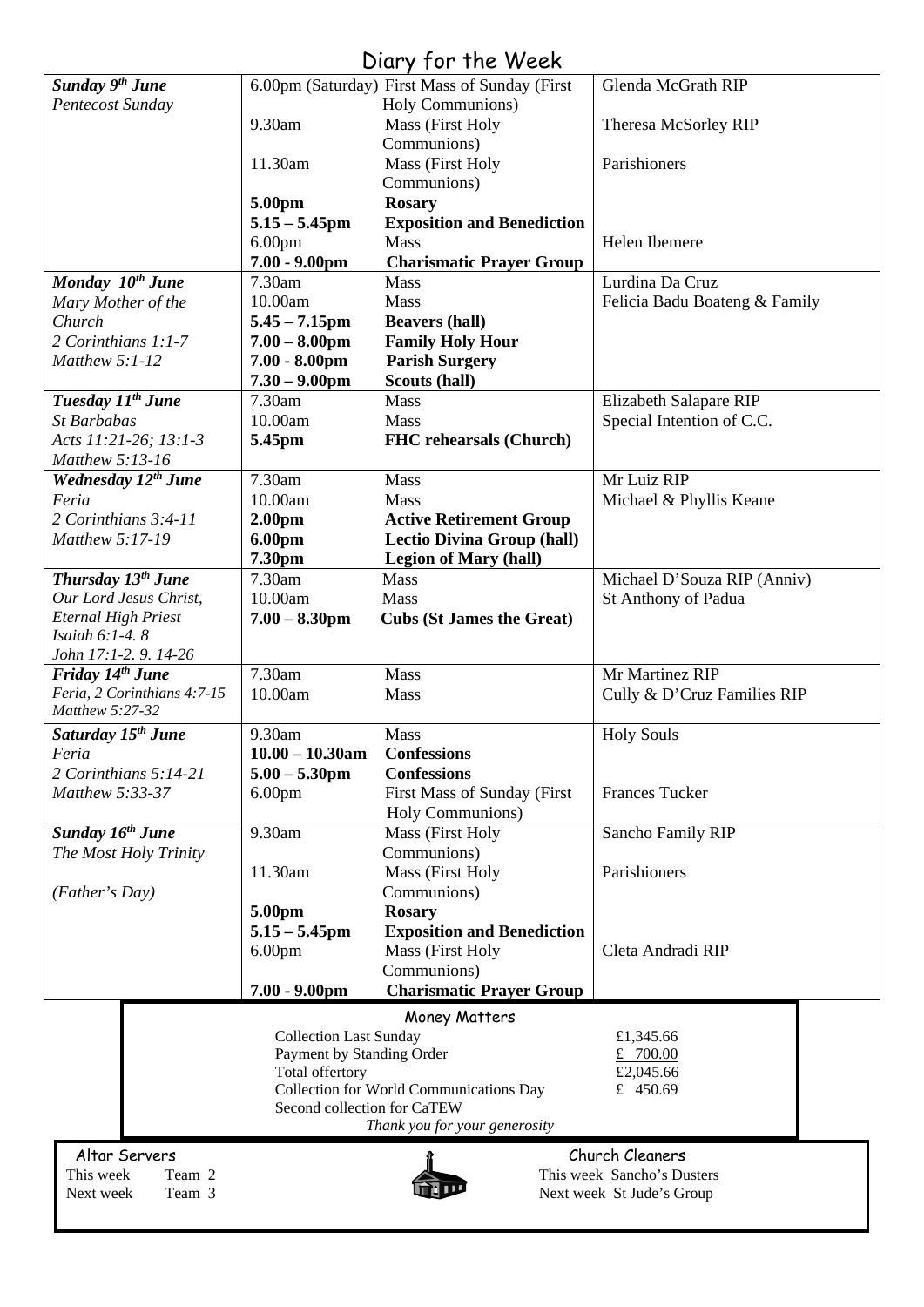# St. Andrew's Parish Notices

# **FIRST HOLY COMMUNION**

Over the weekends of  $8<sup>th</sup>/9<sup>th</sup>$  June and  $15<sup>th</sup>/16<sup>th</sup>$  June some of the children of our parish will be making their First Holy Communion at the Saturday evening and Sunday morning masses. Therefore the front few benches on both sides of the centre aisle will be reserved for the children and their immediate families. The children will be going up to the Altar to receive first as it is their special day. There are to be no photographs or videos taken during the Mass. Please keep our children and their families in your prayers.

# **SECOND COLLECTION THIS WEEKEND**

The second collection will be for the Catholic Trust for England and Wales (CaTEW). CaTEW (formerly the National Catholic Fund) supports the legal, financial and charitable activities of the Bishops' Conference, its departments, agencies and offices. This collection helps supply the Bishops of England and Wales with the revenue necessary for the central administration of the Church in this country.

#### **FAMILY HOLY HOUR**

Members of the Legion of Mary would like to invite all parishioners and friends of St Andrew's to attend the Family Holy Hour on Monday 10<sup>th</sup> June from 7.00 to 8.00 pm during which time we will pray to Our Lord through the intercession of Mary as Mother of the Church. We hope you will attend even if only for 10 minutes.

# **YOUTH CHOIR**

We are keen to welcome new members to the Youth Choir. The Choir leads Mass every fourth Sunday in each month. They practice most Sundays after the 9:30am Mass for half an hour. If you would like your child to join the Youth Choir please contact Maxine for further information on 07903401107.

# **PARISH PILGRIMAGE**

We are arranging a day Pilgrimage to the Shrine of St Augustine, Ramsgate on Saturday  $6<sup>th</sup>$  July. St Augustine's has been restored by the diocese and Heritage Lottery funding and is now a thriving Pilgrimage centre. It is very near where St Augustine landed in 597 AD (having been sent by Pope Gregory the Great) to bring Christianity to England. It is also where the great Victorian architect, Augustus Pugin, lived, worked and built his personal church. More details can be found at<https://www.augustine-pugin.org.uk/> We will leave St Andrew's at 8.30am and return around 6.30pm. The cost is £18 for adults, £13 for children under 16 yrs, this includes entry into the Shrine, Mass, a tour, a talk and film about the shrine. There will also be some free time to explore Ramsgate. Please contact Lesley (07588 550058) or Stella (07983 775879) to book your place.

# **FREE TEA AND CAKES FOR YOU ALL!**

The Children of the 26<sup>th</sup> Croydon Scout Group would love to treat you - our parish - to lots of homemade cakes and lots of tea and coffee to celebrate the group's 85<sup>th</sup> Birthday! Please come along and let the youngest members of our parish give something back to you! By attending this very special tea party you will be helping them earn their Community Impact Badge, Teamwork Badge and Chef's badge as well as having a wonderful time! There is absolutely **no** charge for this event but any donations you wish to give will go towards our five chosen charities! You will also have the chance to purchase a fantastic limited edition 26<sup>th</sup> Croydon Scout Group Tea Towel! Saturday  $22<sup>nd</sup>$  June from  $2 - 4.00$ pm in the hall. So we have idea of numbers please let us know if you are coming by emailing: [scouts26croydon@hotmail.co.uk](mailto:scouts26croydon@hotmail.co.uk) or contacting Sarah Gater on 07751 660 842. We so look forward to seeing lots of you there!

# **AFTERNOON TEA**

Would you like to treat someone to Afternoon Tea? If so, as part of the 50 For 50 fundraising campaign, there will be Afternoon Tea here at St Andrew's on Saturday,  $13<sup>th</sup>$  July from 2.00 – 5.00pm. The cost will be £6.50 per person and to book your place, tickets will be on sale after all Masses from first weekend in June. Please join us in drinking lots of tea (or coffee!), indulging on dainty sandwiches, lots of cream and cakes, and most importantly, being with friends and family, while at the same time raising funds needed for the Parish.

#### **GIFT AID ENVELOPES REMINDER**

We are now into the new tax year and some parishioners have still not collected their envelopes. Can you please contact the gift aid organiser, Albert Tang, urgently to collect your boxes. Once you have contacted Albert, he will arrange with you to leave your boxes in the repository (shop) for you to collect. Please call or text him on 07703 263631 or email him at [albert.tang.uk@googlemail.com.](mailto:albert.tang.uk@googlemail.com)